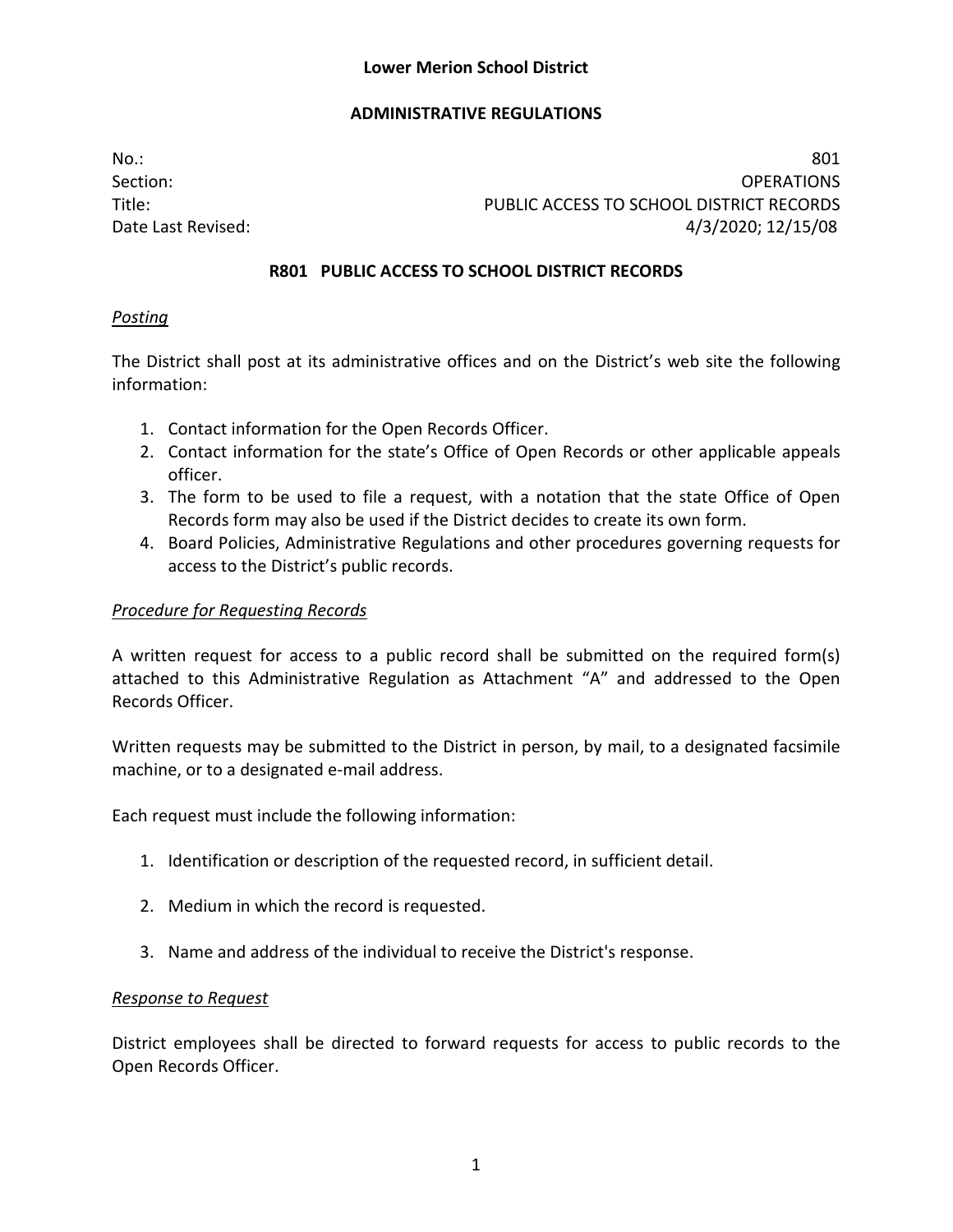No.: 801 Section: OPERATIONS Title: PUBLIC ACCESS TO SCHOOL DISTRICT RECORDS Date Last Revised: 4/3/2020; 12/15/08

Upon receipt of a written request for access to a record, the Open Records Officer shall determine if the requested record is a public record and if the District has possession, custody or control of that record.

The Open Records Officer shall respond as promptly as possible under the existing circumstances**,** and the initial response time shall not exceed five (5) business days from the date the written request is received by the Open Records Officer.

The initial response shall grant access to the requested record, deny access to the requested record, partially grant and partially deny access to the requested record, or notify the requester of the need for an extension of time to fully respond.

Normally, records are available at the District from 8:30 a.m. to 4:00 p.m. Monday through Friday each week except for certain holidays.

#### *Extension of Time*

If the Open Records Officer determines that an extension of time is required to respond to a request, in accordance with the factors stated in law, written notice shall be sent within five (5) business days of receipt of request. The notice shall indicate that the request for access is being reviewed, the reason that the review requires an extension, a reasonable date when the response is expected, and an estimate of applicable fees owed when the record becomes available.

Up to a thirty (30) day extension for one (1) of the listed reasons does not require the consent of the requester. If the response is not given by the specified date, it shall be deemed denied on the day following that date.

A requester may consent in writing to an extension that exceeds thirty (30) days, in which case the request shall be deemed denied on the day following the date specified in the notice if the Open Records Officer has not provided a response by that date.

### *Granting of Request*

If the Open Records Officer determines that the request will be granted, the response shall inform the requester that access is granted and either include information on the regular business hours of the administration office, provide electronic access, or state where the requester may go to inspect the records or information electronically at a publically accessible site.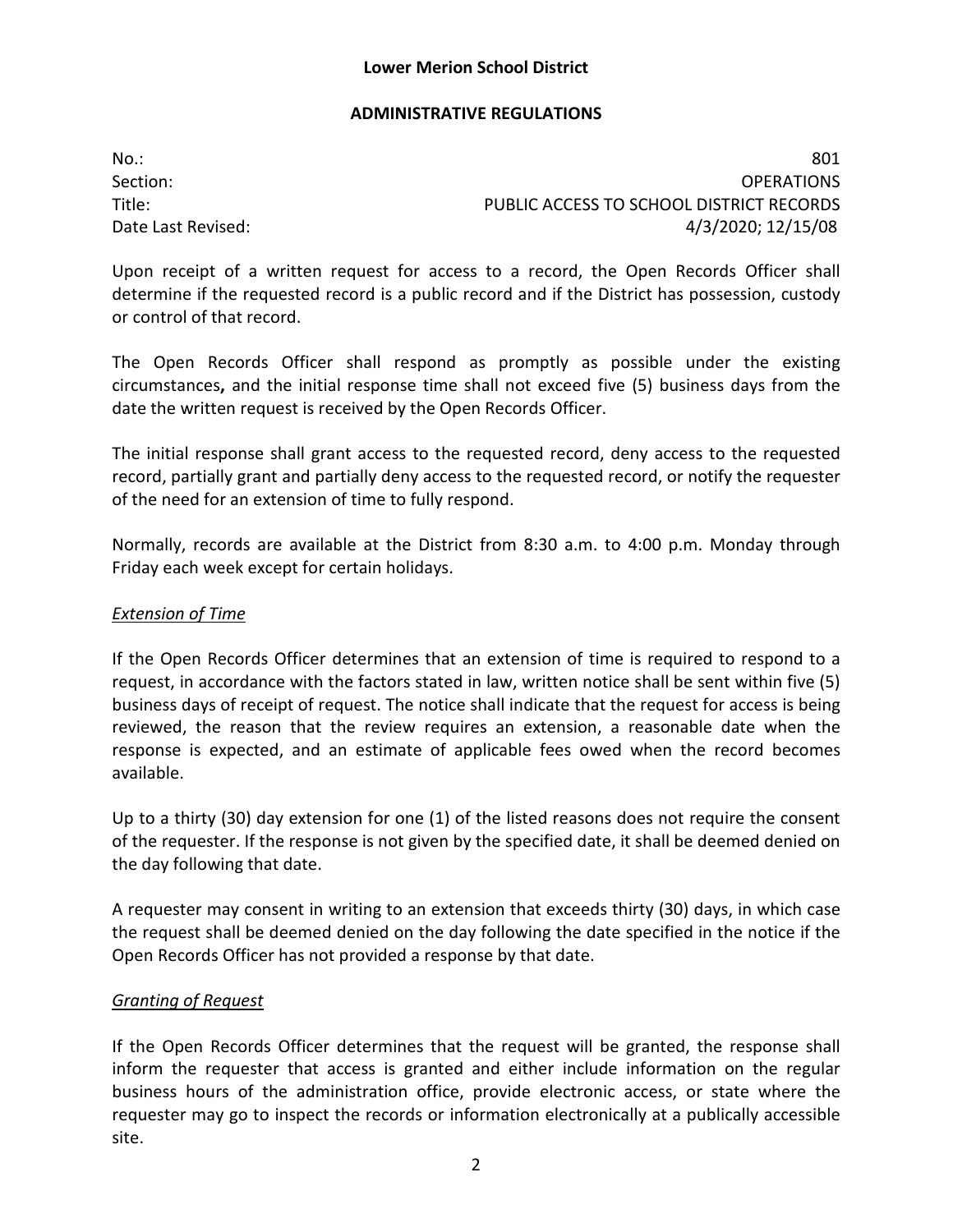### **Lower Merion School District**

### **ADMINISTRATIVE REGULATIONS**

No.: 801 Section: OPERATIONS Title: PUBLIC ACCESS TO SCHOOL DISTRICT RECORDS Date Last Revised: 4/3/2020; 12/15/08

The response shall include a copy of the fee schedule in effect, a statement that prepayment of fees is required in a specified amount if access to the records will cost in excess of one hundred dollars (\$100.00), and the medium in which the records will be provided.

The Open Records Officer may respond to a records request by notifying the requester that the record is available through publicly accessible electronic means or that the District shall provide access to inspect the record electronically. If the requester, within thirty (30) days following receipt of the District's notice, submits a written request to have the record converted to paper, the District shall provide access in printed form within five (5) days of receipt of the request for conversion to paper.

If the Open Records Officer determines that a public record contains information both subject to and not subject to access, the Open Records Officer shall grant access to the information subject to access and deny access to the information not subject to access. The Open Records Officer or designee shall redact from the record the information that is not subject to access. The Open Records Officer shall not deny access to a record if information is able to be redacted

### *Denial of Request*

The Open Records Officer may deny a request for access to a record if the requester has made repeated requests for that same record and the repeated requests have placed an unreasonable burden on the District.

The Open Records Officer may deny a request for access to a record when timely access is not possible due to a disaster, or when access may cause physical damage or irreparable harm to the record. To the extent possible, a record's contents shall be made accessible even when the record is physically unavailable.

Information that is not subject to access and is redacted from a public record shall be deemed a denial.

If the Open Records Officer responds to a requester that a copy of the requested record is available for delivery at the administration office and the requester does not retrieve the record within sixty (60) days of the District's response, the District shall dispose of the copy and retain any fees paid to date.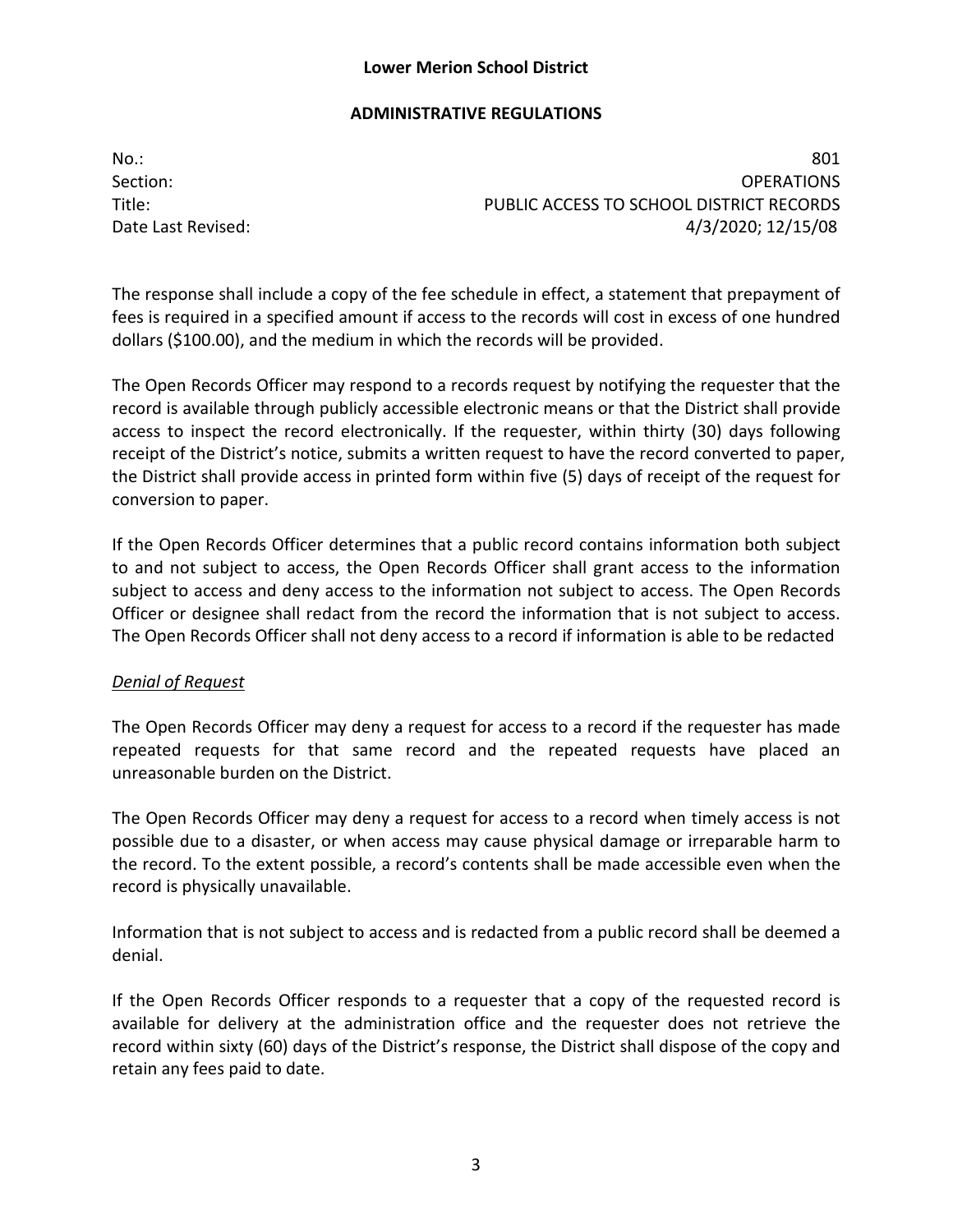No.: 801 Section: OPERATIONS Title: PUBLIC ACCESS TO SCHOOL DISTRICT RECORDS Date Last Revised: 4/3/2020; 12/15/08

If a written request for access to a record is denied or deemed denied, the requester may file an appeal with the state's Office of Open Records within fifteen (15) business days of the mailing date of the Open Records Officer's response or deemed denial.

If the Open Records Officer denies a request for access to a record, whether in whole or in part, a written response shall be sent within five (5) business days of receipt of the request. The response denying the request shall include the following:

- 1. Description of the record requested.
- 2. Specific reasons for denial, including a citation of supporting legal authority.
- 3. Name, title, business address, business telephone number, and signature of the Open Records Officer on whose authority the denial is issued.
- 4. Date of the response.
- 5. Procedure for the requester to appeal a denial of access.

### *Documents Not Qualifying As Public Records*

- Internal predecisional deliberations of administrators, employees and Board members
	- $\triangleright$  Unless presented to a quorum for deliberation at a public meeting
	- $\triangleright$  Includes real estate appraisals until decision made to proceed with lease, sale or acquisition of property
- Draft minutes of meetings
- Executive Session minutes or record of discussion.
- Bid proposals
- Communication with insurance carriers
- Privileged communications:
	- $\triangleright$  Communications with District Solicitor or other attorneys
	- $\triangleright$  Doctor-patient communications; and
	- $\triangleright$  Speech and debate privilege applicable to legislative functions
- Records which, if disclosed, would
	- $\triangleright$  Result in loss of Federal or State funds;
	- $\triangleright$  Likely lead to physical harm or personal security of a person;
	- $\triangleright$  Jeopardize safety of the public, a building, infrastructure, information storage system, or resource; or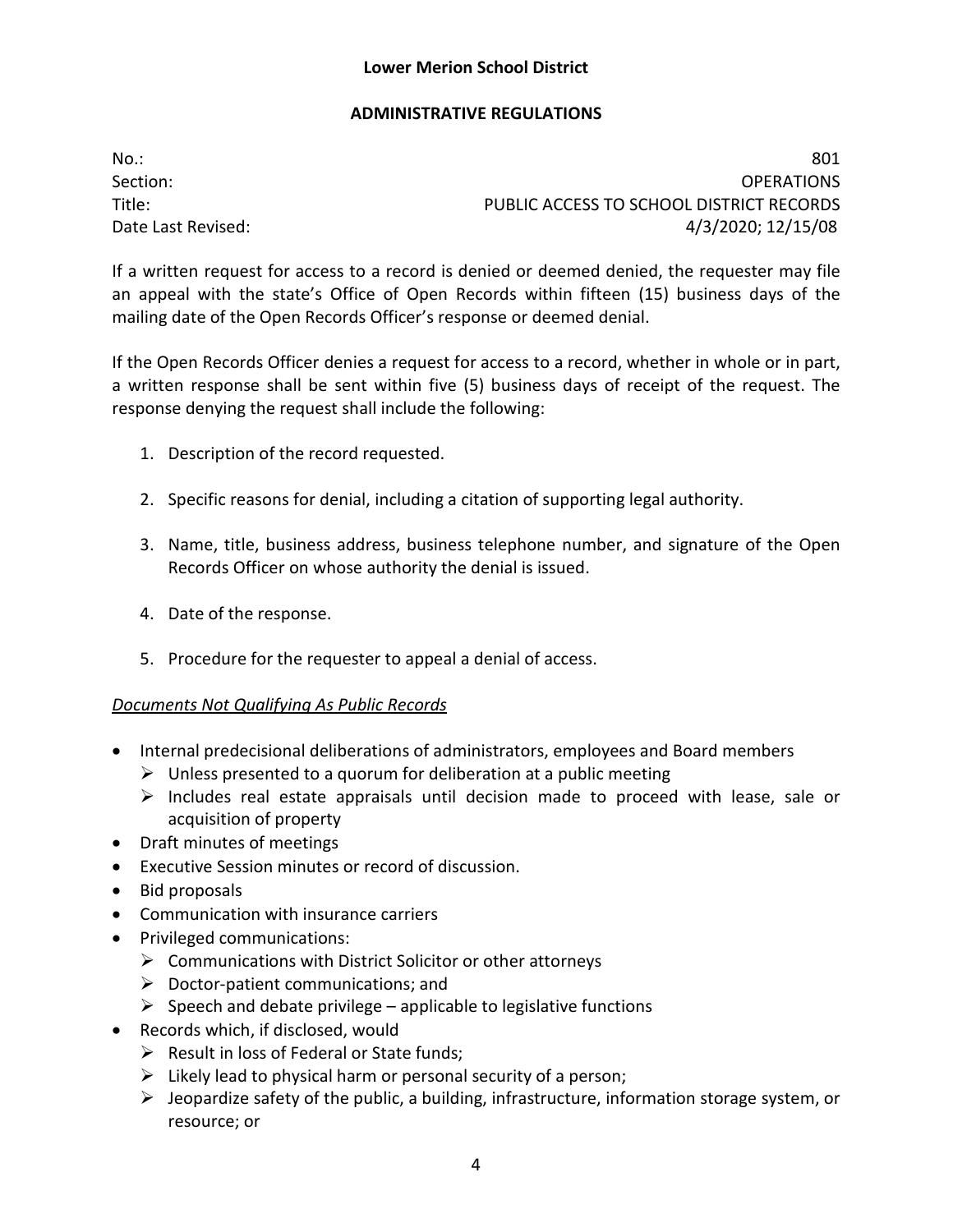No.: 801 Section: OPERATIONS Title: PUBLIC ACCESS TO SCHOOL DISTRICT RECORDS Date Last Revised: 4/3/2020; 12/15/08

- $\triangleright$  Jeopardize computer security
- Records of child (17 or under):
	- $\triangleright$  Name:
	- $\triangleright$  Address; or
	- $\triangleright$  Date of birth
	- $\triangleright$  NOTE: Other confidentiality restrictions may apply to student records under other laws
- Records of individuals
	- $\triangleright$  Confidential personal health information;
	- $\triangleright$  Applications for social services; and
	- Confidential personal information such as social security number, driver's license, financial information, email address and personal phone numbers
- Records of employees:
	- $\triangleright$  Reference letters and written criticisms
	- $\triangleright$  Employment application (if not hired);
	- $\triangleright$  Employee assistance program information;
	- $\triangleright$  Grievances and complaints of discrimination
	- $\triangleright$  Discipline, demotion and discharge (except for final action of discharge or discipline
	- $\triangleright$  Academic transcript
	- $\triangleright$  NOTE: Other confidentiality restrictions may apply to employee records under other laws.
- Certain records relating to criminal and non-criminal investigations
- Transcripts and exhibits of arbitration hearings (final decision is public however)
- Drafts of policies, resolutions or administrative regulations
- Results of public opinion surveys
- Trade secrets or other confidential proprietary information
- Personal notes and working papers of an individual, includes message slips
- Donor lists and makers of donations (unless donation benefits specific Board member or specific employee)
- Records which, if released, would violate the right to informational privacy
- Records otherwise protected by state or federal law

# *Third Parties*

A public record that the District does not possess but is possessed by a third party with whom the District has contracted to perform a governmental function and which directly relates to that governmental function shall be considered a public record of the District. When the District contracts with such a third party, the District shall require the contractor to agree in writing to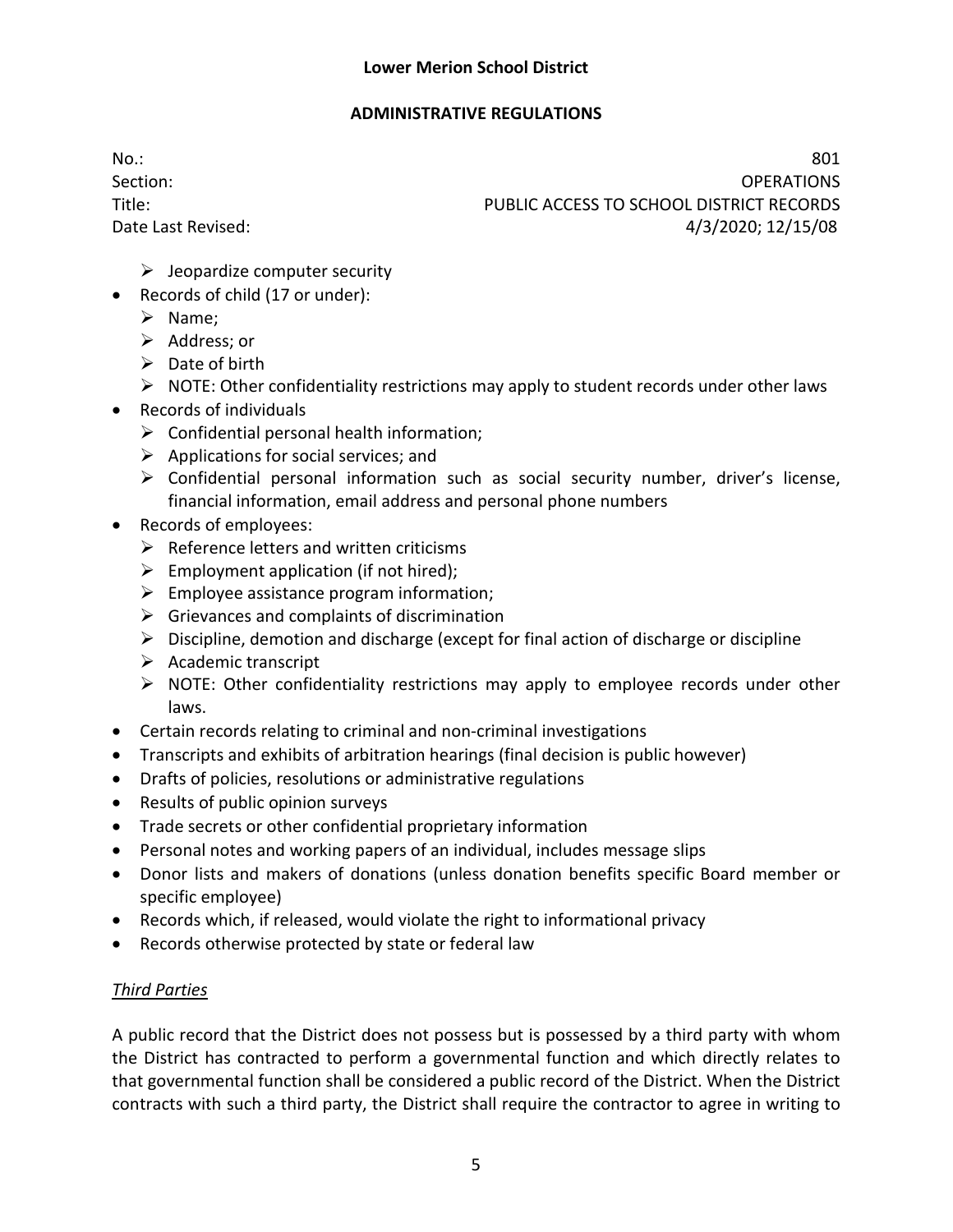No.: 801 Section: OPERATIONS Title: PUBLIC ACCESS TO SCHOOL DISTRICT RECORDS Date Last Revised: 4/3/2020; 12/15/08

comply with requests for such records and to provide the District with the requested record in a timely manner to allow the District to comply with law.

When the District produces a record that is not a public record in response to a request, the Open Records Officer shall notify any third party that provided the record to the District, the person that is the subject of the record, and the requester.

The Open Records Officer shall notify a third party of a record request if the requested record contains a trade secret or confidential proprietary information, in accordance with law and Administrative Regulations. When individual staff information is requested, a communication to that individual staff member will be made, when required by law, including the requester's name and the information requested.

### *Fees*

Fees for duplication and, where applicable, document retrieval will be charged according to the following fee schedule which shall be periodically updated.

| Postage                                | Actual cost to District                             |
|----------------------------------------|-----------------------------------------------------|
| <b>Certification costs</b>             | \$1 per record not per page                         |
| <b>Duplication costs</b>               |                                                     |
| Paper copying charge                   | $$0.25$ per page                                    |
| <b>Facsimile charge</b>                | Actual cost to District                             |
| <b>Electronic records</b>              | Actual cost to District                             |
| copied to native media                 |                                                     |
| <b>Electronic records</b>              | If a record is only maintained electronically or in |
| copied to paper                        | other non-paper media, duplication fees shall be    |
|                                        | limited to the lesser of the fee for duplication on |
|                                        | paper or fee for duplication in the original media  |
|                                        | unless the requester specifically request for the   |
|                                        | record to be duplicated in the more expensive       |
|                                        | medium.                                             |
| <b>Enhanced electronic</b>             | To be determined if and when offered                |
| access                                 |                                                     |
| <b>Complex and extensive data sets</b> | Reasonable Market Value                             |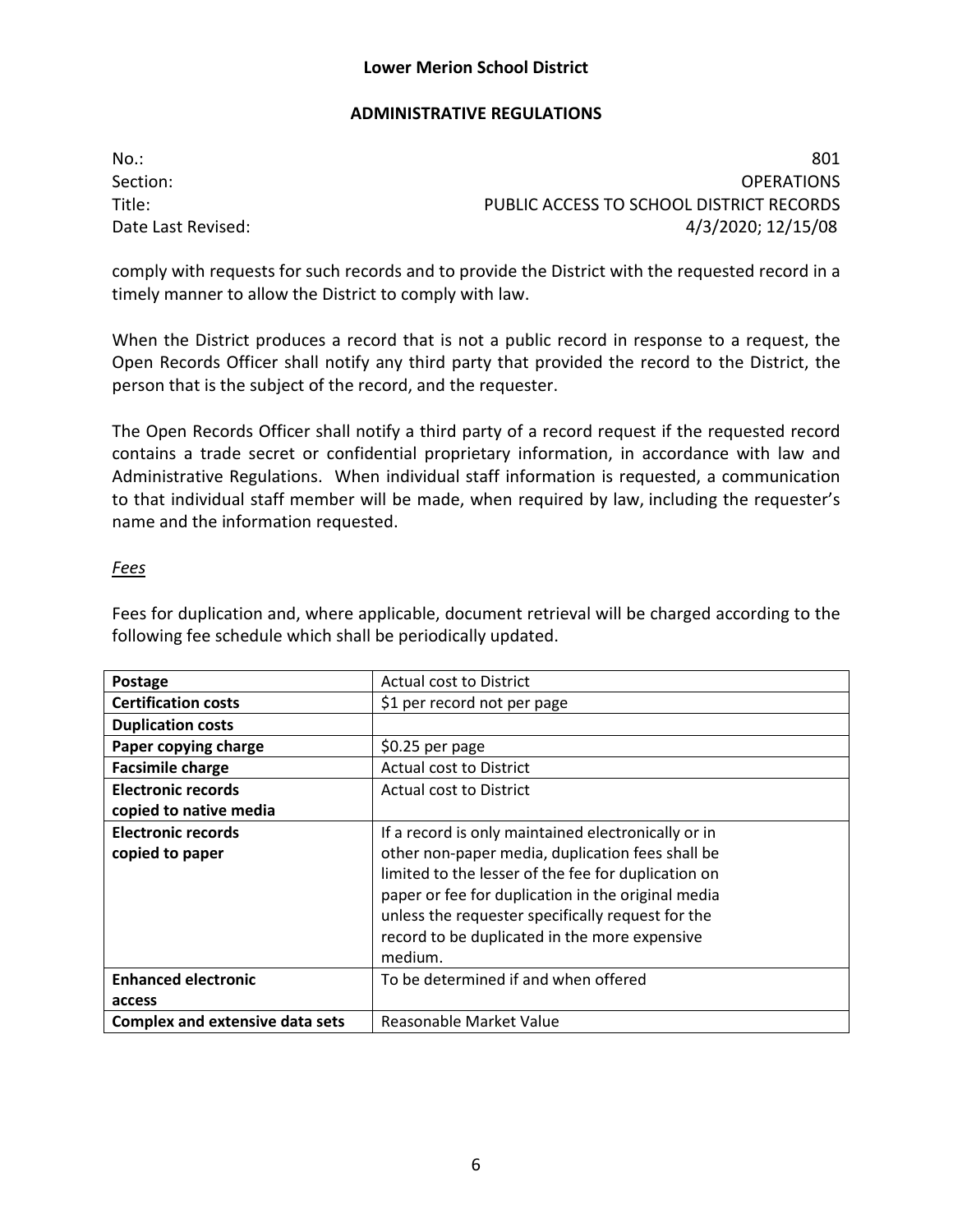## **LOWER MERION SCHOOL DISTRICT**

# **REQUEST FOR ACCESS TO SCHOOL DISTRICT RECORDS**

Information Requested (information to be provided bv the Requestor)

|                     | 1.                                                                               |                                                                                                               |  |
|---------------------|----------------------------------------------------------------------------------|---------------------------------------------------------------------------------------------------------------|--|
|                     | 2.                                                                               |                                                                                                               |  |
|                     | 3.                                                                               |                                                                                                               |  |
|                     |                                                                                  |                                                                                                               |  |
|                     |                                                                                  |                                                                                                               |  |
|                     |                                                                                  |                                                                                                               |  |
|                     | 4.                                                                               | Manner of submission (circle one)                                                                             |  |
|                     |                                                                                  | In person                                                                                                     |  |
|                     |                                                                                  | By mail                                                                                                       |  |
|                     |                                                                                  | By facsimile                                                                                                  |  |
|                     |                                                                                  | By electronic means                                                                                           |  |
|                     |                                                                                  | Other and the contract of the contract of the contract of the contract of the contract of the contract of the |  |
|                     | 5.                                                                               | Nature of request (circle one)                                                                                |  |
|                     |                                                                                  | Inspection                                                                                                    |  |
|                     |                                                                                  | Duplication                                                                                                   |  |
|                     |                                                                                  | <b>Both</b>                                                                                                   |  |
|                     | 6.                                                                               | Medium requested for release (circle one)                                                                     |  |
|                     |                                                                                  | Paper                                                                                                         |  |
|                     |                                                                                  | Electronic                                                                                                    |  |
|                     |                                                                                  |                                                                                                               |  |
| For Office Use Only |                                                                                  |                                                                                                               |  |
|                     |                                                                                  |                                                                                                               |  |
|                     |                                                                                  |                                                                                                               |  |
|                     | Date on which five day period for response will expire _________________________ |                                                                                                               |  |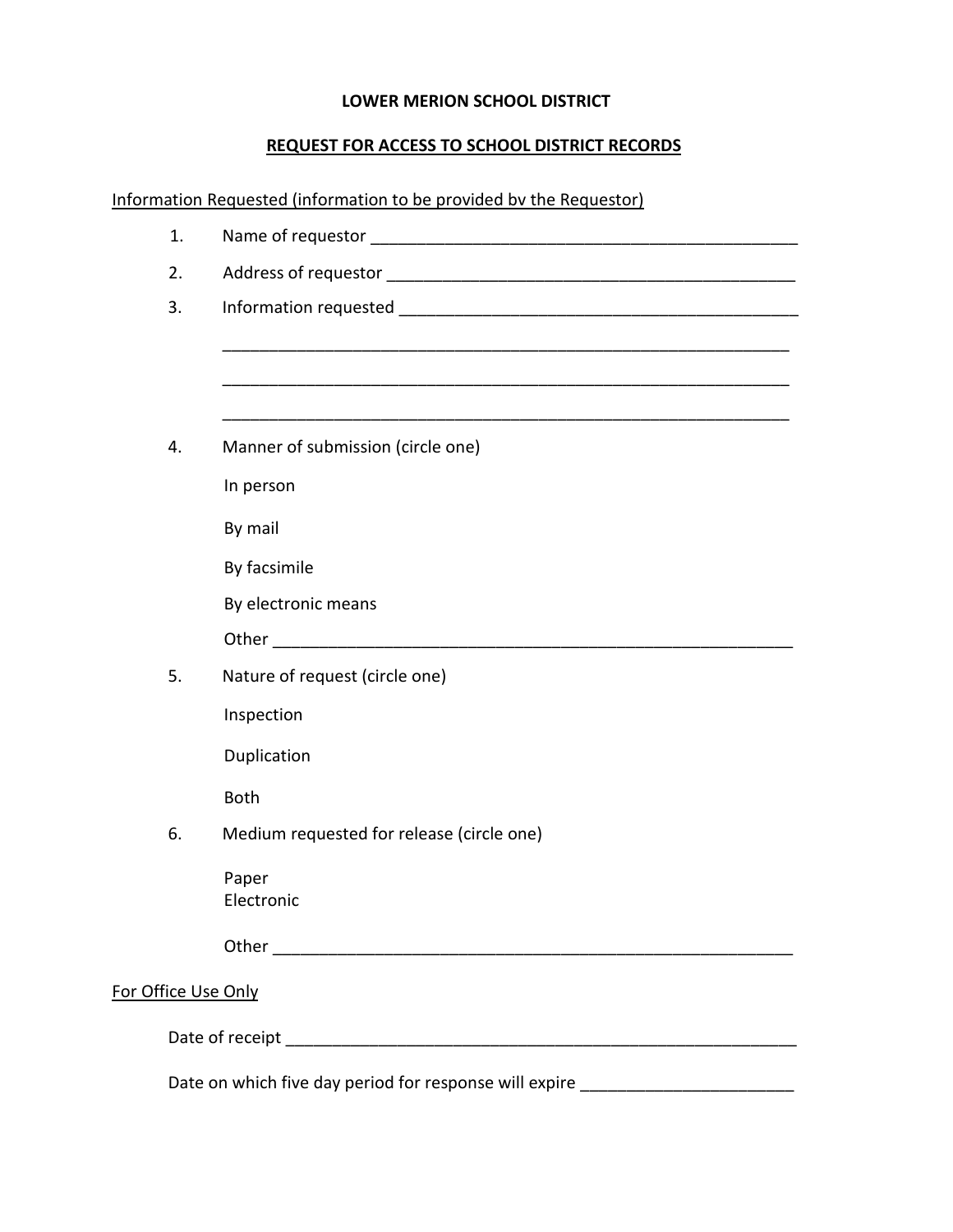### RESPONSE TO REQUEST

I. Description of Record Requested and Name of Requestor

|    | Date of Response (Within 5 days of date of request)                                                                        |
|----|----------------------------------------------------------------------------------------------------------------------------|
|    |                                                                                                                            |
|    | <b>OR</b>                                                                                                                  |
|    | Date form with Section III completed sent to requestor                                                                     |
|    | Basis for Review (Circle all applicable reasons and fill in additional information in space<br>provided)                   |
| 1. | Request requires redaction of public record                                                                                |
| 2. | Request for access requires retrieval of record stored in remote location (identify<br>location)                           |
| 3. | Timely response cannot be made due to bona fide and specified staffing<br>limitation (state specific staffing limitations) |
|    |                                                                                                                            |
| 4. | Legal review required to determine whether record is a public record                                                       |
| 5. | Requestor failed to comply with Policy 801 in the following respect:                                                       |
|    |                                                                                                                            |
| 6. | Requestor refused to pay applicable fees. Amount owed:                                                                     |
| 7. | The extent or nature of the request precludes a response within the required<br>time period.                               |
|    | <b>Basis for Denial of Request</b><br>Request denied by:                                                                   |
|    |                                                                                                                            |
|    |                                                                                                                            |
|    |                                                                                                                            |